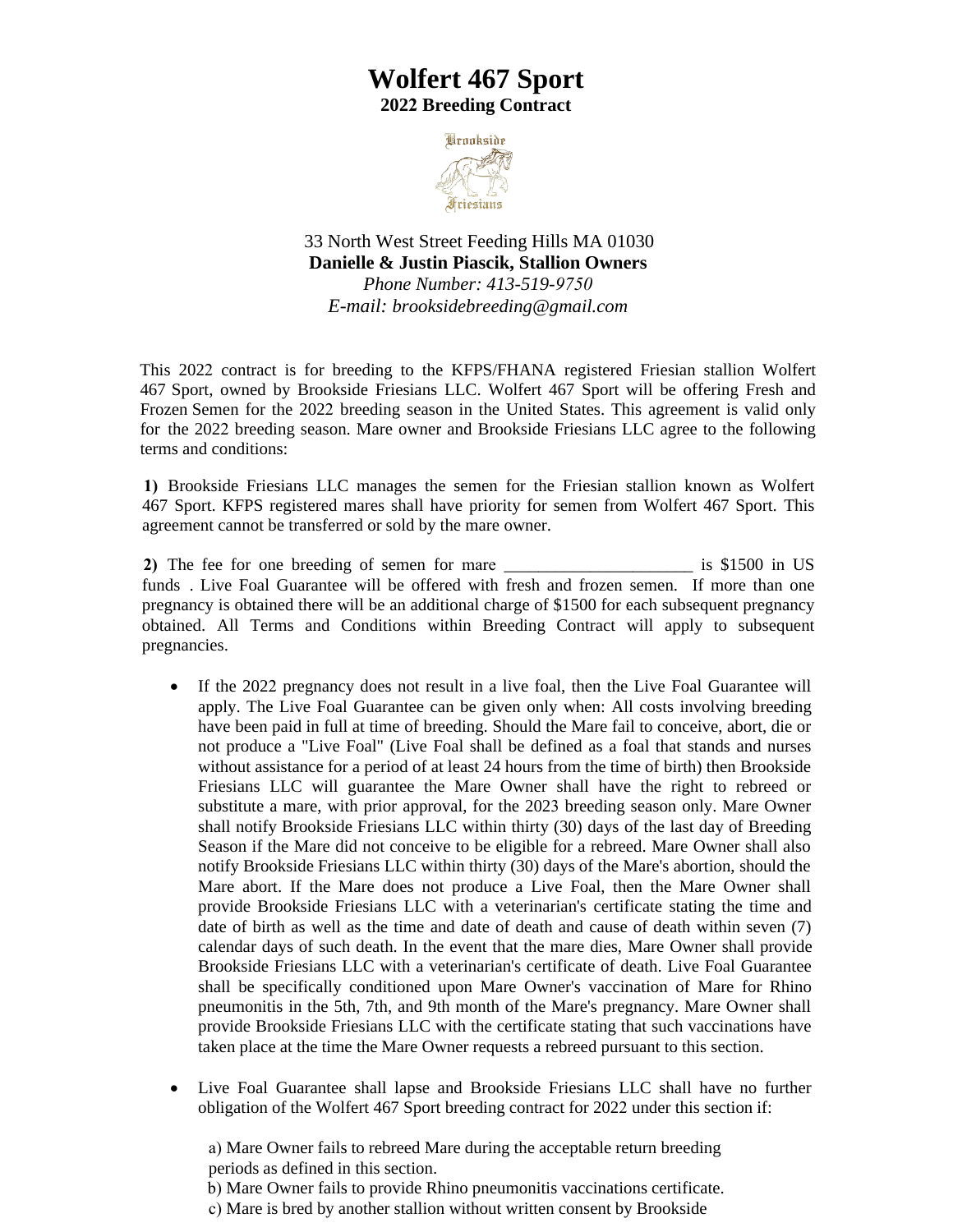Friesians LLC.

- d) Mare is substituted with another mare without written consent by Brookside Friesians LLC.
- e) Mare fails to conceive, aborts or dies and Mare Owner fails to notify Brookside Friesians LLC as defined in this section.
- f) Foal dies due to lack of supervision or proper facilities during birthing process.
- g) Foal dies due to any negligent act of the Mare Owner or Mare Owners agent.

2a) The fresh and/or frozen semen being offered for 2022 will be collected upon request. Frozen semen was collected by New England Breeders Service August 2020.

2b) There are 8 straws per dose as determined by New England Breeders Service after each collection. This is done by thawing one sample straw from each collection and analyzing the % motility of the thawed semen. Each dose shipped will contain the correct number of straws (hence the correct number of motile sperm upon thawing) required for one insemination.

**3)** If semen is used for a mare not provided in this agreement you must immediately inform Brookside Friesians LLC. An additional charge of \$1500 for each subsequent pregnancy will be due.

**4)** No semen will be shipped by Brookside Friesians LLC without mare owner providing us with a signed contract and payment in full OR a payment plan signed. Contract and Semen shipping form must be received in its entirety at least 24 hours prior to semen order.

**5)** Requests for semen are to be made to Brookside Stallion Station. Brookside is open 5 days a week. Mare owner is responsible for all costs related to collection. Orders canceled after stallion has been collected will be billed in full.

**6)** Brookside Friesians LLC assumes no responsibility for the loss of semen or semen viability caused by the carrier (FedEx).

**7)** A fee of \$375 for Collection and Shipping within the USA will be charged to the mare owner as a separate charge for each shipment ordered. Please inquire for current shipping and permit costs, additional fees are applicable for shipping to Canada.

**8)** FOR ON-SITE BREEDINGS: Reproductive services are available at Brookside Friesians Stallion Station for a flat, all inclusive fee. Please contact BSF for breeding and boarding prices.

**9)** Mare shall be of healthy and sound breeding condition. A veterinarian health certificate and uterine culture and biopsy are recommended on all but maiden mares. All guest mares must be vaccinated for Tetanus, Encephalomylelitis (Eastern and Western), Equine Influenza, Rhino, West Nile and Potomac Horse Fever and dewormed prior to arrival on farm. Recent coggins required. **Please note that a significantly overweight or underweight mare is difficult to get in foal. Therefore, it is recommended that mare owners address body weight issues prior to breeding their mares.**

**10)** Brookside Friesians LLC cannot be held responsible in any way for any illness or injury to a mare or to any other horse due to breeding to Wolfert 467 Sport, nor for a mare's failure to conceive. It is understood that the breeding farm, its employees, veterinarians, and guests shall not be liable for any injury, escape, disability, or death of any horse on its premises. The mare owner, whose horse(s) are under the care of the breeder, will not be liable or responsible for any damage, injury or death to the breeding farm employees, veterinarians, or other animals in the care of the breeder, whether or not caused by his horse. Under Massachusetts law an equine professional is not liable for an injury or the death of a participant in equine activities resulting from the inherent risks of equine activities.

**11)** Semen that is leftover from a successful pregnancy is **strictly prohibited** from being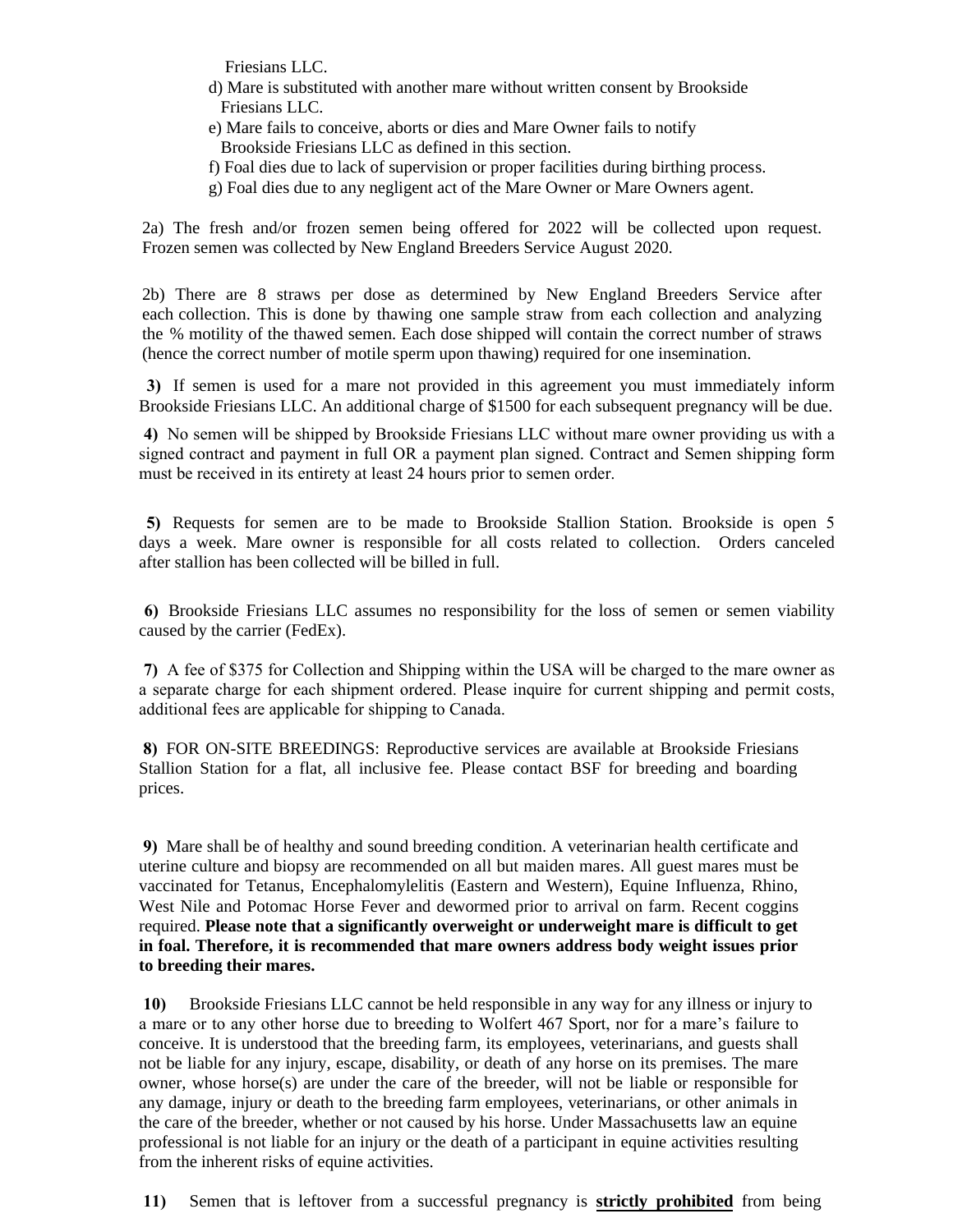resold. Semen that is found to be resold is subject to legal proceedings, including but not limited to all legal costs incurred by Brookside Friesians LLC.

**12)** Birth announcements for 2023 foals are to be recorded. You must inform Brookside Friesians LLC of your breeding dates and confirmed pregnancies. KFPS registered mares for 2023 foals are to be recorded on line via the KFPS website using your KFPS log in and Password.

**13)** The laws of the State of Massachusetts govern this contract. The parties each consent to jurisdiction in the State of Massachusetts and venue in any Federal or State court in Hampden County, Massachusetts, for any lawsuit arising out of this Agreement, and they waive any and all rights to contest such jurisdiction and venue, and any objection that such county is not convenient.

**14)** DEATH, UNFITNESS OR SALE OF THE STALLION. The fees paid or incurred under this Agreement are nonrefundable except as provided in this Section with respect to the death, unfitness or sale of the Stallion. If the Stallion should die, be sold by the Farm or otherwise become unfit for service before Brookside Friesians LLC makes any shipment of semen, then this Agreement shall automatically terminate and Brookside Friesians LLC shall refund to Purchaser all fees paid hereunder within forty-five (45) days. Brookside Friesians LLC will make every available effort to replace the semen order with another suitable stallion, if desired by the Purchaser. If another stallion is not available, the order will terminate and be refunded to Purchaser, if Purchaser has not received any semen prior. Should Purchaser be requesting semen within Live Foal Guarantee, semen can be replaced with any available stallion. Refunds will not be available if Purchaser has already received semen prior to Stallion becoming unavailable for any reason.

**15)** Mare owner acknowledges full agreement with this breeding contract by signing and returning this contract to Brookside Friesians. Mailed, faxed and emailed signed copies are all acceptable and binding.

**16)** All accounts are payable in U.S. dollars. Bounced check fee is \$35.00 per occurrence. Please fill out all mare and owner information and return this contract to Brookside Friesians LLC. Be sure to make a copy for your records.

Danielle A. Piascik

Brookside Friesians, LLC Danielle Piascik, Manager

Stallion: Wolfert 467 Sport

Mare Owner

**Brookside Stallion Station Semen Request & Shipping Form Please note all collections require at least one day notice**

| Shipping info for semen               | (check here)<br>Semen for Pick Up _________                                           |
|---------------------------------------|---------------------------------------------------------------------------------------|
| If Required, Delivery needed on:      |                                                                                       |
|                                       | Monday _____ Tuesday _____ Wednesday _____ Thursday _____ Friday _____ Saturday _____ |
| If shipping is different than billing |                                                                                       |
| Name:                                 |                                                                                       |
| Address:                              |                                                                                       |
| Phone $#$ :                           | Email:                                                                                |